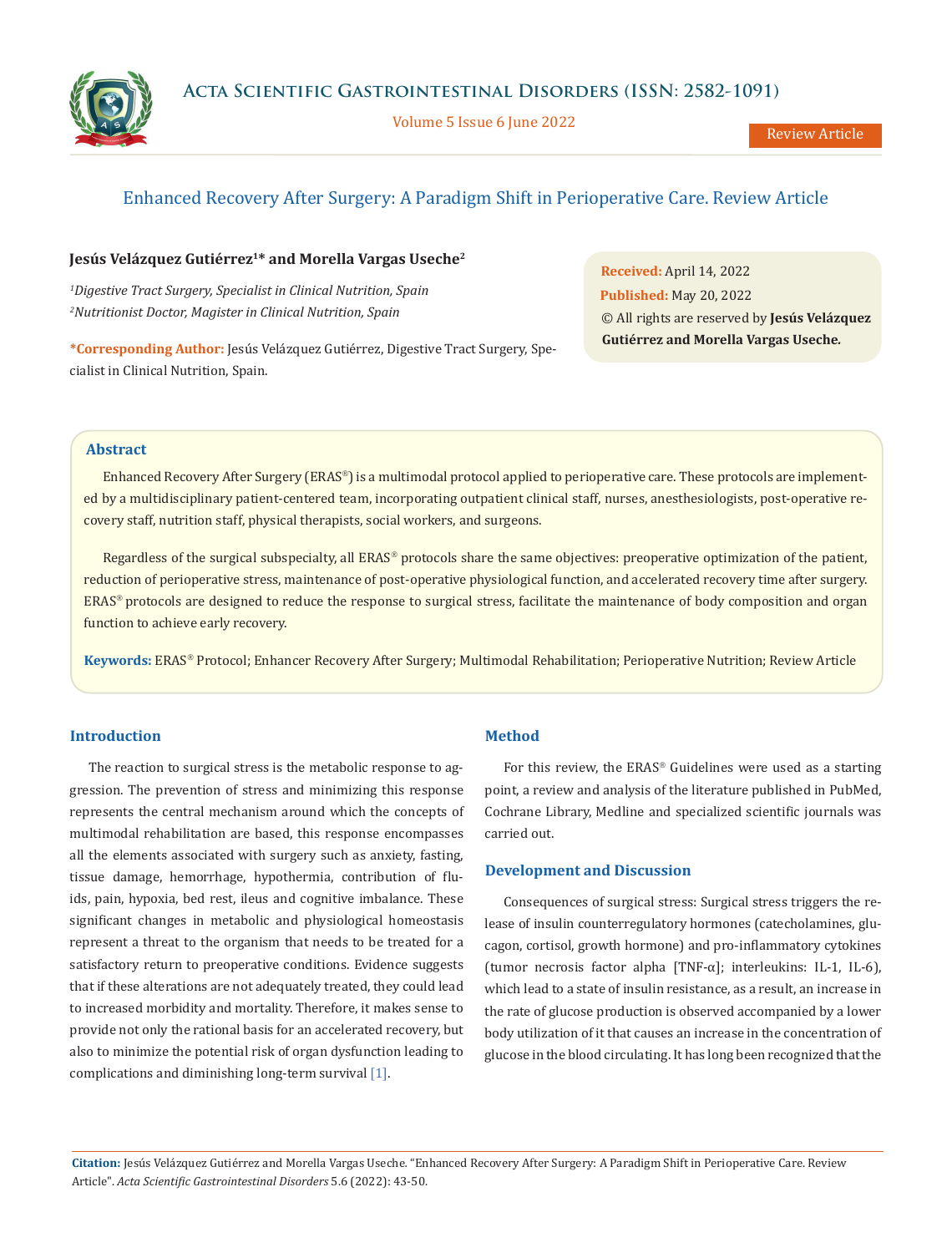hyperglycemic response to surgery depends on the type, severity, and extent of tissue trauma. In fasting patients undergoing elective intraperitoneal procedures, blood glucose levels typically increase by 7-10 mmol/L  $[2]$ . The more extensive the operative wound, the manipulation of internal organs and the dissection of tissues, the greater the response to stress. One of the fundamental reasons for the effectiveness of multimodal rehabilitation programs is that many of the aspects that are handled in these protocols reduce the response to stress caused by surgical aggression and help maintain homeostasis.

Every day there is more evidence that hyperglycemia is a predictor of mortality and complications, and that even a moderate increase in blood glucose can be associated with a torpid evolution [3-5].

Patients with fasting plasma glucose values > 7 mmol/L or random plasma glucose concentrations > 11.1 mmol/L in general surgery rooms showed 18 times higher mortality, longer hospital stay and higher risk of infection [6].

On the other hand, postoperative protein catabolism is characterized by a net loss of structural and functional protein from the organism. Metabolically healthy patients lose between 40 and 80 g of nitrogen after elective open abdominal surgery, which is equivalent to 1.2 -2.4 kg of skeletal muscle [7]. Similarly, protein losses after abdominal surgery are 50% more in patients with insulin resistance.

Loss of lean muscle mass delays healing, compromises immune function, and decreases muscle strength; therefore, muscle weakness inhibits coughing, impedes mobilization, and prolongs mechanical ventilation if the patient is in an intensive care unit, complicating convalescence and increasing morbidity.

Subjects with metabolic disorders and inflammatory states such as the elderly, diabetics and cancer patients undergoing surgery may be exposed to a greater response to stress, deepening their catabolic state as a result of poor reserve, leading to postoperative complications and delayed recovery. the functionality.

Multimodal rehabilitation protocols aim to reduce this response to stress and facilitate accelerated recovery in the postoperative period. There are 23 core elements of ERAS® care that have scientific support for their use. These components are distributed throughout the perioperative process  $[8,9]$ .

| <b>Preadmission</b>                    | Effect/goal          |
|----------------------------------------|----------------------|
| Quit smoking and excessive alcohol     | Reduce complications |
| consumption                            |                      |
| Preoperative nutritional evaluation    | Reduce complications |
| and, if necessary, nutritional therapy |                      |
| Medical optimization of chronic        | Reduce complications |
| diseases                               |                      |

44

Table 1: Pre-admission ERAS® protocol recommendations [8,9].

Patients should be informed about their surgical intervention and instructed on how they can help to achieve a rapid return to their home, a nutritional risk assessment should be carried out and the implementation of an immediate nutritional intervention if it is necessary as part of the preoperative management.

Alcohol abuse increases postoperative morbidity by two to three times. It has been shown that a month of abstinence before surgery decreases postoperative morbidity due to an improvement in organic function.

Smoking is another risk factor that has a negative influence on recovery. It is common for smokers to have an increased risk of postoperative scarring and pulmonary complications. In smokers, a month of abstinence is recommended to reduce the incidence of complications [10].

| <b>Pre-operative</b>             | <b>Effect/Objective</b>      |
|----------------------------------|------------------------------|
| Structured pre-operative infor-  | Reduce anxiety, involve the  |
| mation and participation of the  | patient to improve protocol  |
| patient and family or caregivers | compliance                   |
| Carbohydrate intake              | Reduce insulin resistance,   |
|                                  | improve well-being, possibly |
|                                  | faster recovery              |
| Prophylaxis against thrombosis   | Reduce thromboembolic        |
|                                  | complications                |
| Prophylaxis against infection    | Reduce infection rates       |
| Prophylaxis against nausea and   | Reduce postoperative nausea  |
| vomiting                         | and vomiting                 |

Table 2: Preoperative ERAS<sup>®</sup> protocol recommendations [8,9].

### **Preoperative fasting and carbohydrate treatment**

Fasting from midnight before surgery has been a standard practice with the belief that this measure ensures an empty stomach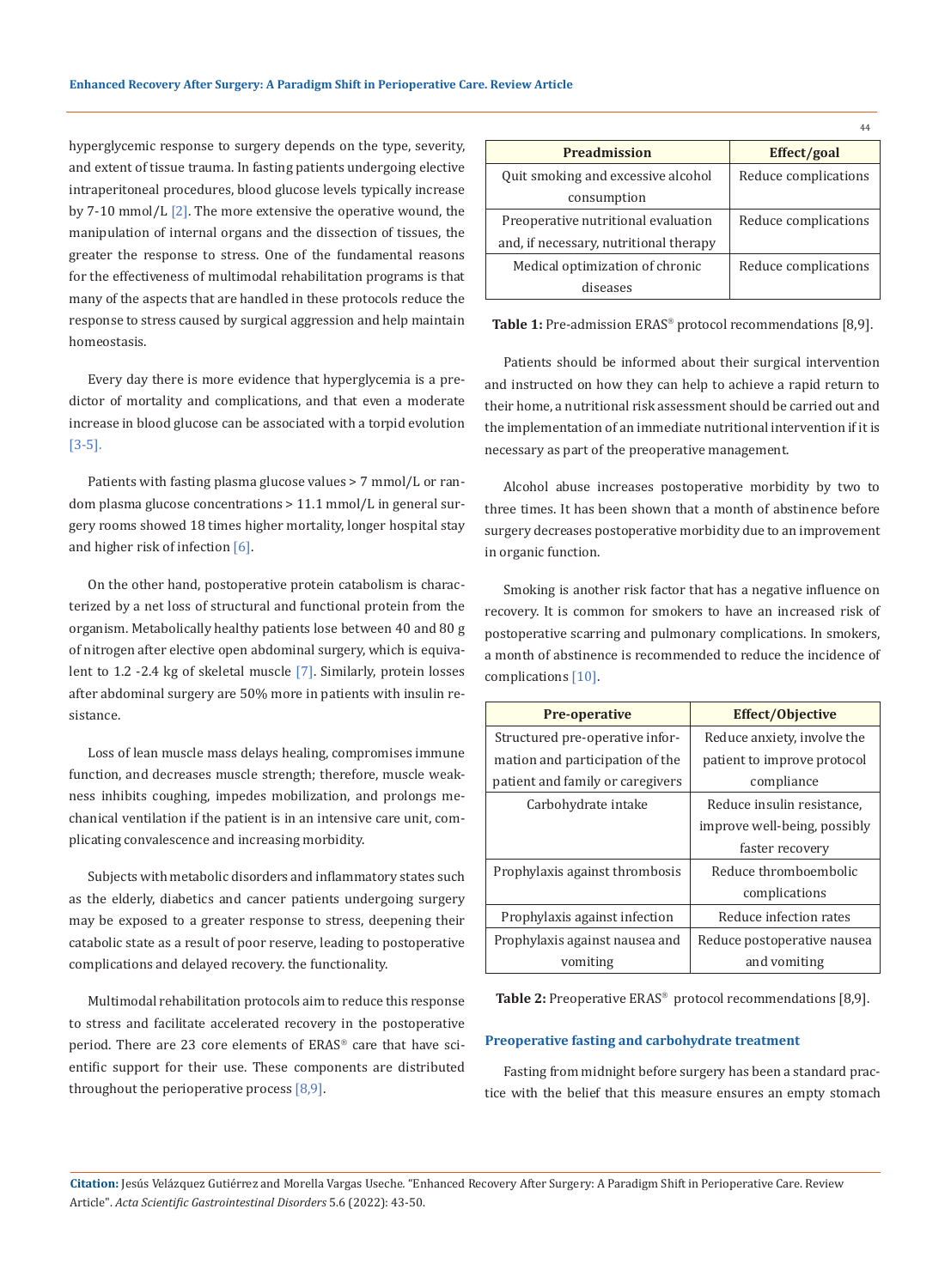and therefore reduces the risk of aspiration in elective surgeries, it really does not There is scientific evidence about this dogma. A meta-analysis that includes a Cochrane review with 22 controlled and randomized studies showed that fasting from midnight does not reduce gastric content or increase its pH compared to patients who were allowed to ingest clear liquids up to 2 hours before of anesthetic induction for surgery [11,12].

Similarly, the ingestion of clear liquids up to 2 hours before surgery does not increase the prevalence of complications. The American and European Societies of Anesthesia now recommend the ingestion of clear liquids up to 2 hours before anesthetic induction, as well as the ingestion of solid food up to 6 hours before [13,14].

Recommendations are to administer oral complex carbohydrate supplements to the patient preoperatively, 800 ml the night before surgery and another 400 ml of carbohydrate supplements 2 to 3 hours before induction of anesthesia (mainly 12.5% maltodextrin) [15,16]. This reduces the catabolic state caused by fasting and surgery. Fasting before surgery inhibits insulin secretion and promotes the release of catabolic hormones, such as glucagon and cortisol [17]. Increasing insulin levels preoperatively with oral carbohydrates reduces postoperative insulin resistance, maintains glucagon stores, decreases protein breakdown, and improves muscle strength  $[18]$ . Barriers to implementing this evidence-based recommendation include resistance among surgeons and anesthesiologists. Oral carbohydrate therapy preoperatively should be used routinely.

### **Prophylaxis against thromboembolism**

There is sufficient evidence to support the use of pharmacological thromboprophylaxis with low molecular weight heparin (LMWH). A recent study with 4195 colorectal surgery patients showed that pharmacological prophylaxis reduces the prevalence of symptomatic deep venous thromboembolism from 1.8 to 1.1% and also decreases overall cancer mortality [19].

#### **Antimicrobial prophylaxis and skin preparation**

It is recommended that the dose of IV antibiotic should be administered 30-60 minutes before making the incision, it is also beneficial to repeat a dose in prolonged procedures [20] The administered antibiotic must have coverage against aerobic bacteria and anaerobic. A study comparing different types of skin cleansing material showed that the overall prevalence of surgical site infection was 40% lower in the chlorhexidine group compared to the povidone iodine group [21]

### **Postoperative nausea and vomiting (PONV)**

PONV affect 25% to 35% of all surgical patients and is the leading cause of patient dissatisfaction and delayed discharge from the hospital. The etiology is multifactorial and can be classified into three factors: patient, anesthesia and surgery. The use of inhalational anesthetic agents, nitrous oxide, and parenteral opiates increase the risk significantly. In recent years, the concept of multimodal management for PONV has gained popularity, this technique combines pharmacological and non-pharmacological antiemetic measures added to  $ERAS$ <sup>®</sup> programs [22].

Nonpharmacological measures include avoiding stimuli that induce nausea and vomiting such as inhaled anesthetics and increased use of propofol for induction and maintenance of anesthesia, minimal preoperative fasting, and use of oral carbohydrate loading, in addition, maintaining an adequate hydration of patients may also have a beneficial effect. The use of regional anesthetic techniques and the transverse abdominal plane block have been shown to reduce the use of opiates in the postoperative period, which could influence the prevalence of PONV [23].

The use of nonsteroidal anti-inflammatory drugs is an alternative to the use of opioid analgesia. Regarding the use of antiemetics, their potency is facilitated if two or more antiemetics are used in combination: serotonin analogues ondansetron or droperidol. Dexamethasone has also been shown to have a positive effect in reducing the prevalence of PONV.

| Intra-operative                  | <b>Effect/Objective</b>         |
|----------------------------------|---------------------------------|
| Minimally invasive surgical      | Reduce complications, faster    |
| techniques                       | recovery, reduce pain           |
| Standardized anesthesia, avoid-  | Avoid or reduce postoperative   |
| ing long-acting opioids          | ileus                           |
| Maintain fluid balance to avoid  | Reduce complications, reduce    |
| over or under hydration, admin-  | postoperative ileus             |
| ister vasopressors to support    |                                 |
| blood pressure control           |                                 |
| Epidural anesthesia for open     | Reduces stress response and     |
| surgery                          | insulin resistance, basic post- |
|                                  | operative pain management       |
| Restrictive use of surgical site | Support mobilization, reduce    |
| drains                           | pain and discomfort, no         |
|                                  | proven benefit of use           |
| Removal of nasogastric tubes     | Reduce risk of pneumonia,       |
| before reversal of anesthesia    | support oral intake of solids   |
| Body temperature control us-     | Reduce complications            |
| ing warm airflow blankets and    |                                 |
| heated intravenous infusions     |                                 |

Table 3: Intraoperative ERAS<sup>®</sup> protocol recommendations [8,9].

**Citation:** Jesús Velázquez Gutiérrez and Morella Vargas Useche*.* "Enhanced Recovery After Surgery: A Paradigm Shift in Perioperative Care. Review Article". *Acta Scientific Gastrointestinal Disorders* 5.6 (2022): 43-50.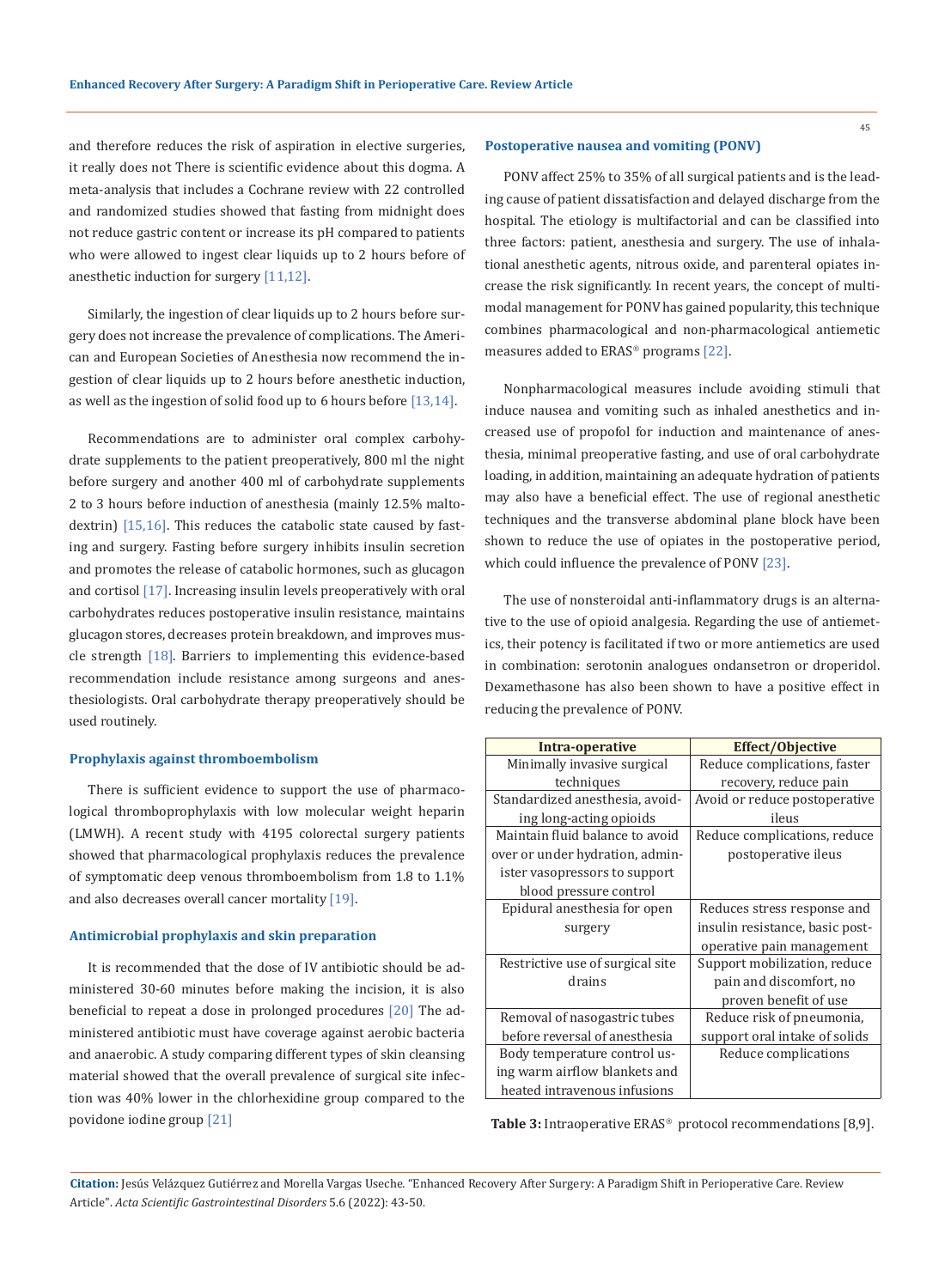Enhanced recovery programs after surgery typically contain several elements with an emphasis on the common: minimizing catabolism and improving stress response. By maintaining homeostasis, the patient avoids catabolism with the consequent loss of protein, muscle strength and cell dysfunction [24]. Some of these strategies include epidural or spinal analgesia to reduce the endocrine stress response, anti-inflammatory drugs to reduce the inflammatory response, early feeding after surgery to ensure energy intake, and optimal pain control to avoid stress and resistance to insulin.

Another goal is to maintain fluid balance, too little fluid can cause decreased perfusion and organ dysfunction, while salt overload and intravenous fluids are recognized as one of the main causes of postoperative ileus and its complications [25,26].

Maintenance of euvolemia, cardiac output, and delivery of oxygen and nutrients to tissues are important to preserve cellular function, especially when there is tissue injury and repair is necessary. Once patients are euvolemic, vasopressors can be used as needed to maintain blood pressure. Post-operative intravenous fluids are usually discontinued approximately 24 hours after surgery. The ERAS<sup>®</sup> program also avoids several elements of traditional care that have been shown to be detrimental, such as routine use of nasogastric tubes, prolonged urinary catheterization, and prolonged or inappropriate use of abdominal drains.

| <b>Post-operative</b>                          | <b>Effect/Objective</b>        |
|------------------------------------------------|--------------------------------|
| Early mobilization (day of                     | Support return to normal       |
| surgery)                                       | movement                       |
| Early intake of oral fluids                    | Supports energy and protein    |
| and solids (offered on day of                  | delivery, reduces fasting-in-  |
| surgery)                                       | duced insulin resistance       |
| Early removal of urinary cath-                 | Support ambulation and mobi-   |
| eters and IV fluids (morning<br>after surgery) | lization.                      |
| Use of gum, laxatives, and pe-                 | Support return of bowel func-  |
| ripheral opioid blocking agents                | tion                           |
| (when opioids are used)                        |                                |
| Intake of nutritional supple-                  | Intake of nutritional supple-  |
| ments rich in protein and                      | ments rich in protein and      |
| energy                                         | energy                         |
| Multimodal approach to                         | Pain control reduces insulin   |
| opioid-sparing pain control                    | resistance, supports mobiliza- |
|                                                | tion                           |
| Multimodal approach to the                     | Minimizes post-operative nau-  |
| control of nausea and vomiting.                | sea and vomiting and supports  |
|                                                | energy and protein intake.     |
| Audit of results and processes                 | Key to improving results       |
| by a multidisciplinary team on                 |                                |
| a regular basis                                |                                |

**Table 4:** Postoperative ERAS<sup>®</sup> protocol recommendations [8,9].

Successful implementation of the preoperative and intraoperative elements of the ERAS® protocol allows patients to mobilize and eat on the day of major abdominal surgery. Post-operative elements address glucose control, fluid balance, nausea and vomiting, gastric decompression, stimulation of intestinal transit, diet, and early mobilization.

Several ERAS<sup>®</sup> interventions affect insulin action and resistance, thus improving glycemic control without risk of causing hypoglycemia [27,28] such as avoiding fasting, using an epidural, managing pain, and mobilize after surgery.

### **Fluid balance/Restricted fluid regimen**

Surgical stress results in salt and water overload [29], while volume imbalance worsens surgical outcome. Preoperative oral carbohydrate loading and restrictive intraoperative and postoperative intravenous fluids are associated with reduced postoperative risk and are important predictors of outcome [30,31].

### **Postoperative nausea and vomiting (PONV)**

The use of antiemetics can be classified into four pharmacological subtypes depending on the receptor system on which they act: cholinergic, dopaminergic (D2), serotonergic (5-hydroxytryptamine type 3 (5-HT3) and histaminergic (h1): Each of these classes is superior to placebo in reducing the risk of PONV, there is also ample evidence regarding the use of dexamethasone, which has been postulated to act via central and peripheral mechanisms. antiemetic is facilitated if two or more antiemetics are used in combination: serotonin analogues ondansetron or droperidol [32]. Dexamethasone has also been shown to have a positive effect in reducing the prevalence of PONV, but its long-term immunosuppressive effects in cancer patients are unknown.

If postoperative nausea and vomiting occur despite prophylaxis, additional agents not used for prophylaxis can be added to maximize the power of multimodal management [33].

#### **Nasogastric decompression**

A Cochrane meta-analysis of 33 trials with more than 5000 patients evaluated nasogastric decompression after abdominal surgery [34]. It concludes that routine nasogastric decompression after abdominal surgery should be avoided, because patients without a nasogastric tube (NGT) compared with those with NGT had significantly fewer pulmonary complications, earlier time to passage of flatus, and earlier time to oral diet. It is recommended that an NGT placed intraoperatively be removed prior to reversal of anesthesia [35].

**Citation:** Jesús Velázquez Gutiérrez and Morella Vargas Useche*.* "Enhanced Recovery After Surgery: A Paradigm Shift in Perioperative Care. Review Article". *Acta Scientific Gastrointestinal Disorders* 5.6 (2022): 43-50.

46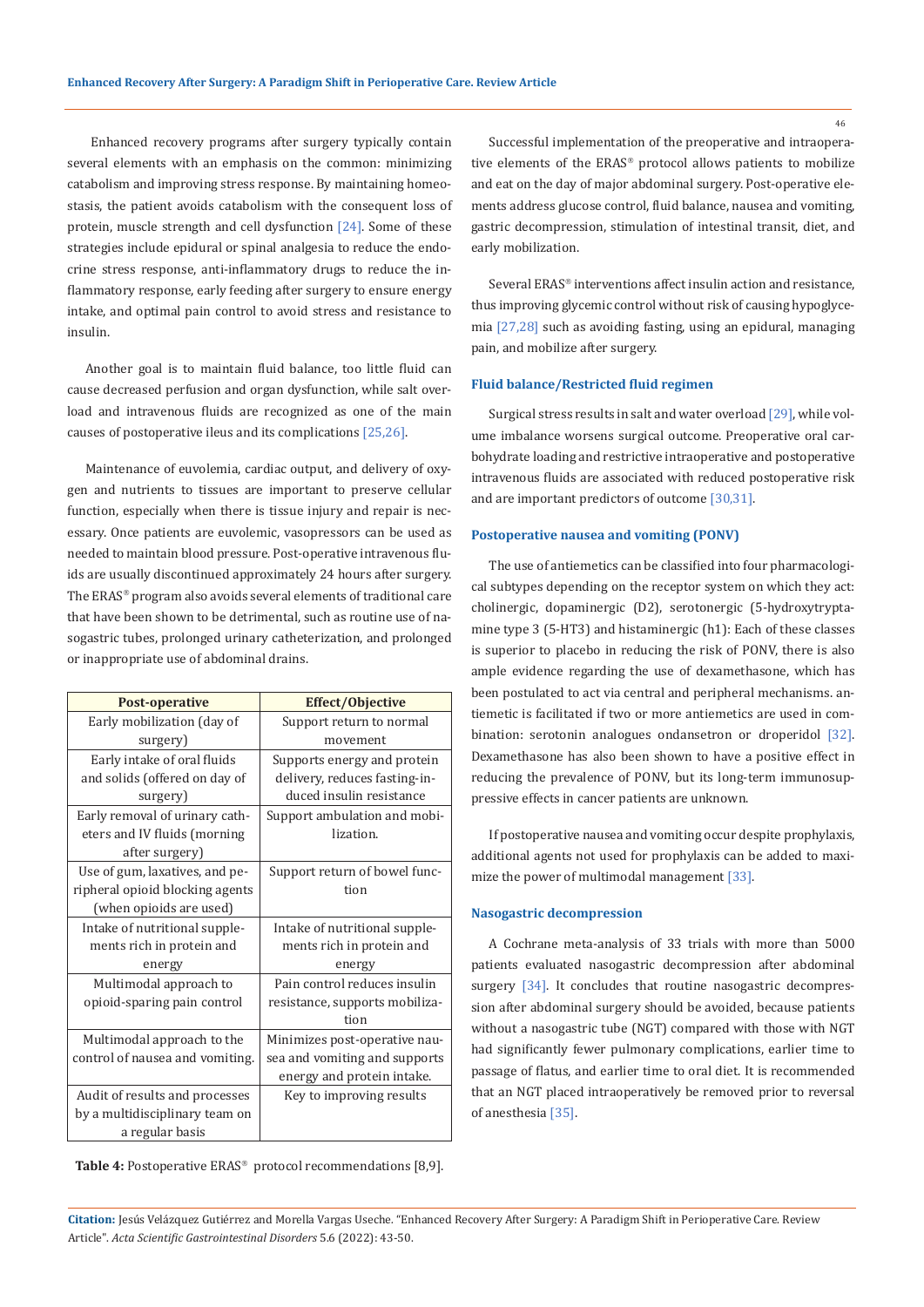Postoperative ileus poses a significant problem after elective abdominal surgery. There is a general consensus among surgeons that some degree of ileus is a normal, unavoidable, physiological response to abdominal surgery [36-38].

The use of epidurals and avoiding fluid overload in the postoperative period are associated with a better return of peristalsis after abdominal surgery [39,40]. Early feeding after surgery has also been associated with early recovery of bowel function [41-43].

#### **Early postoperative diet and artificial nutrition**

The intake of normal foods and nutritional supplements from the day of surgery until oral intake is achieved is considered essential in an ERAS<sup>®</sup> protocol to maintain homeostasis  $[44]$ .

Following surgery, nutritional goals include providing sufficient support for wound healing and avoiding excessive loss of lean body mass [45]. Prolonged periods of fasting are associated with impaired barrier function of the gastrointestinal tract, atrophy of the endothelial microvilli and the decrease in the mass of lymphoid tissue associated with the intestine  $[46]$ . These changes are related to an increase in intestinal dysfunction, infection, sepsis [47,48] and decreased tolerance to enteral nutrition (EN) [49].

Early oral feeding within 24 hours after colorectal resection is safely tolerated by 80%-90% of patients [50-53] When ERAS<sup>®</sup> protocols are followed in colorectal surgery, oral feeding as soon as 4 hours after surgery is safe and improves the result [54-55]. Randomized controlled trials of early oral or enteral feeding versus no oral feeding show that early feeding reduces the risk of infection and is not associated with an increased risk of bowel anastomotic leakage [53,56-59].

There is overwhelming evidence to support early resumption of a normal enteral diet, which should be the standard of care after most types of surgery [60].

### **Conclusion**

Enhanced recovery post-surgery protocols represent a paradigm shift in how surgical care is delivered and how practice changes are disseminated and implemented. These results are based on an innovative approach to teamwork, continuous auditing and support for change and improvement based on statistical data. These protocols offer the patient the opportunity for a quick and uneventful recovery after surgery with short-term and long-term benefits, as well as improve quality of care and save money.

Enhanced recovery protocols after surgery may be a key strategy to address high-cost issues in surgical care by offering improved quality care at lower cost.

### **Conflict of Interests**

The authors declare no conflict of interest.

### **Bibliography**

- 1. Miller TE., *et al.* ["Reduced length of hospital stay in colorectal](https://pubmed.ncbi.nlm.nih.gov/24781574/)  [surgery after implementation of an enhanced recovery proto](https://pubmed.ncbi.nlm.nih.gov/24781574/)col". *[Anesthesia and Analgesia](https://pubmed.ncbi.nlm.nih.gov/24781574/)* 118.5 (2014): 1052-1061.
- 2. Schicker T., *et al.* [Physiology and pathophysiology of ERAS.](https://link.springer.com/book/10.1007/978-3-030-33443-7?noAccess=true)  [Enhanced Recovery After Surgery \(ERAS\). "A complete guide](https://link.springer.com/book/10.1007/978-3-030-33443-7?noAccess=true)  [to optimizing outcomes". ERAS Society. 2020 Springer Nature](https://link.springer.com/book/10.1007/978-3-030-33443-7?noAccess=true)  [Switzerlan O. Ljungqvist.,](https://link.springer.com/book/10.1007/978-3-030-33443-7?noAccess=true) *et al.* (eds.) (2020).
- 3. [Krinsley JS. "Association between hyperglycemia and in](https://pubmed.ncbi.nlm.nih.gov/14661676/)[creased hospital mortality in a heterogeneous population](https://pubmed.ncbi.nlm.nih.gov/14661676/)  of critically ill patients". *[Mayo Clinic Proceedings](https://pubmed.ncbi.nlm.nih.gov/14661676/)* 78 (2003): [1471-1478.](https://pubmed.ncbi.nlm.nih.gov/14661676/)
- 4. McAlister FA., *et al.* ["Diabetes and coronary artery bypass sur](https://pubmed.ncbi.nlm.nih.gov/12716815/)[gery: an examination of perioperative glycemic control and](https://pubmed.ncbi.nlm.nih.gov/12716815/)  outcomes". *Diabetes Care* [26 \(2003\): 1518-1524.](https://pubmed.ncbi.nlm.nih.gov/12716815/)
- 5. Kiran RP., *et al.* ["The clinical significance of an elevated post](https://pubmed.ncbi.nlm.nih.gov/23979274/)[operative glucose value in nondiabetic patients after colorec](https://pubmed.ncbi.nlm.nih.gov/23979274/)[tal surgery: evidence for the need for tight glucose control?"](https://pubmed.ncbi.nlm.nih.gov/23979274/)  *Annals of Surgery* [258 \(2013\): 599-604.](https://pubmed.ncbi.nlm.nih.gov/23979274/)
- 6. Umpierrez GE., *et al.* ["Hyperglycemia: an independent marker](https://pubmed.ncbi.nlm.nih.gov/11889147/)  [of in-hospital mortality in patients with undiagnosed diabe](https://pubmed.ncbi.nlm.nih.gov/11889147/)tes". *[The Journal of Clinical Endocrinology and Metabolism](https://pubmed.ncbi.nlm.nih.gov/11889147/)* 87 [\(2002\): 978-982.](https://pubmed.ncbi.nlm.nih.gov/11889147/)
- 7. [Schicker T and Lattermann R. "Strategies to attenuate the](https://pubmed.ncbi.nlm.nih.gov/17541069/)  [catabolic response to surgery and improve perioperative out](https://pubmed.ncbi.nlm.nih.gov/17541069/)comes". *[Canadian Journal of Anesthesia](https://pubmed.ncbi.nlm.nih.gov/17541069/)* 54 (2007): 414-419.
- 8. Ljungqvist O., *et al.* ["Enhanced Recovery After Surgery. A Re](https://pubmed.ncbi.nlm.nih.gov/28097305/)view". *[JAMA Surgery](https://pubmed.ncbi.nlm.nih.gov/28097305/)* (2017): E1-E7.
- 9. Gustafsson UO., *et al.* ["Guidelnes for perioperative care in](https://link.springer.com/article/10.1007/s00268-018-4844-y)  [elective colorectal surgery: Enhanced Recovery After Surgery](https://link.springer.com/article/10.1007/s00268-018-4844-y)  [\(ERAS\) Society recommendations".](https://link.springer.com/article/10.1007/s00268-018-4844-y) *World Journal of Surgery* [\(2018\).](https://link.springer.com/article/10.1007/s00268-018-4844-y)

**Citation:** Jesús Velázquez Gutiérrez and Morella Vargas Useche*.* "Enhanced Recovery After Surgery: A Paradigm Shift in Perioperative Care. Review Article". *Acta Scientific Gastrointestinal Disorders* 5.6 (2022): 43-50.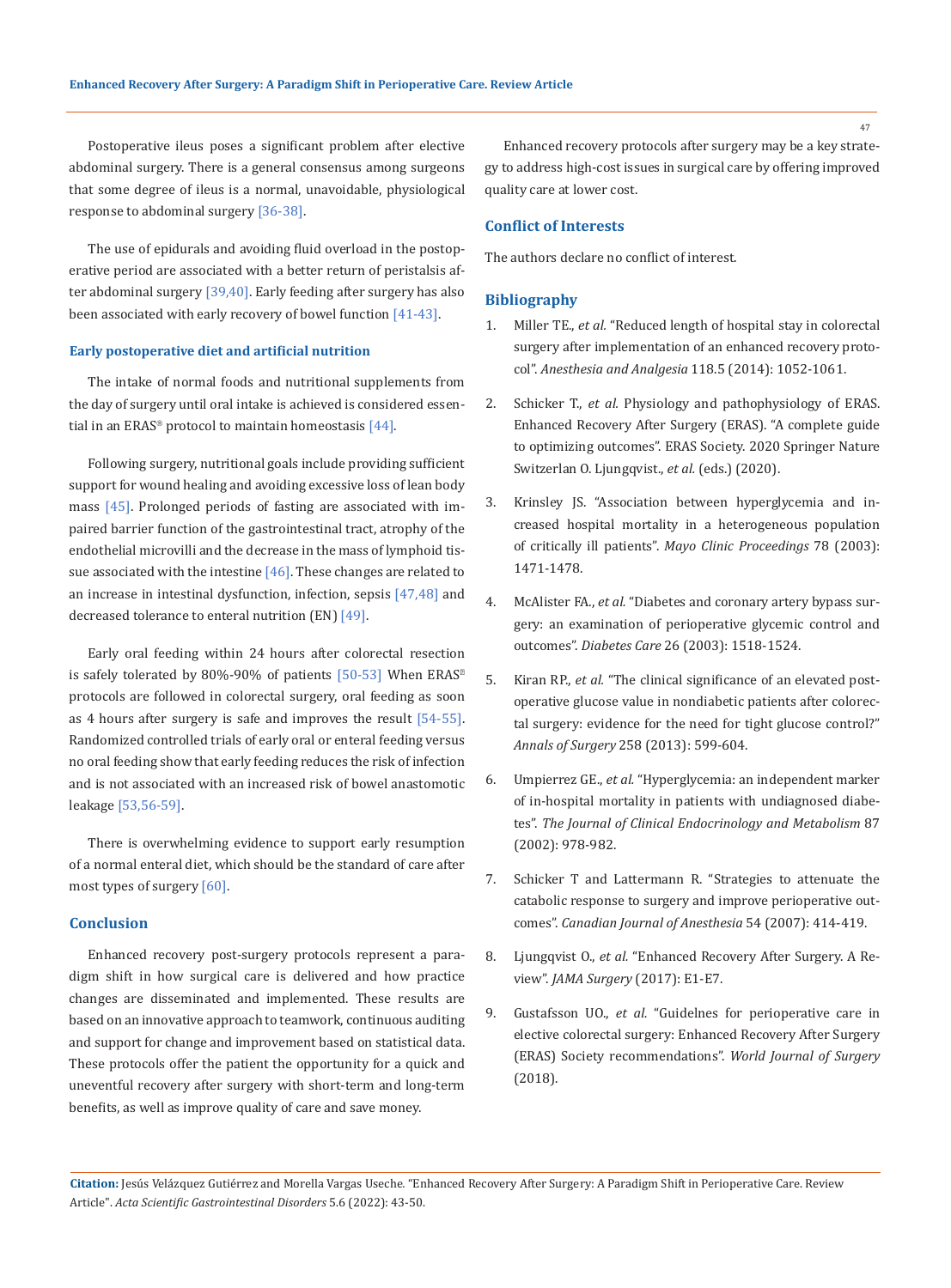- 10. Sorensen LT., *et al.* ["Abstinence from smoking reduces incision](https://pubmed.ncbi.nlm.nih.gov/12832959/)[al wound infection: a randomized controlled trial".](https://pubmed.ncbi.nlm.nih.gov/12832959/) *Annals of Surgery* [238.1 \(2003\): 1-5.](https://pubmed.ncbi.nlm.nih.gov/12832959/)
- 11. Brady M., *et al.* ["Preoperative fasting for adults to prevent peri](https://pubmed.ncbi.nlm.nih.gov/14584013/)operative complications". *[Cochrane Database of Systematic Re](https://pubmed.ncbi.nlm.nih.gov/14584013/)views* [4 \(2003\): CD004423.](https://pubmed.ncbi.nlm.nih.gov/14584013/)
- 12. [Ljungqvist O and Soreide E. "Preoperative fasting".](https://pubmed.ncbi.nlm.nih.gov/12673740/) *British Journal of Surgery* [90.4 \(2003\): 400-406.](https://pubmed.ncbi.nlm.nih.gov/12673740/)
- 13. [American Society of Anesthesiologist Task Force on Preopera](https://pubs.asahq.org/anesthesiology/article/126/3/376/19733/Practice-Guidelines-for-Preoperative-Fasting-and)[tive Fasting. "Practice guidelines for preoperative fasting and](https://pubs.asahq.org/anesthesiology/article/126/3/376/19733/Practice-Guidelines-for-Preoperative-Fasting-and)  [the use of pharmacologic agents to reduce the risk of pulmo](https://pubs.asahq.org/anesthesiology/article/126/3/376/19733/Practice-Guidelines-for-Preoperative-Fasting-and)[nary aspiration: application to healthy patients undergoing](https://pubs.asahq.org/anesthesiology/article/126/3/376/19733/Practice-Guidelines-for-Preoperative-Fasting-and)  [elective procedures: a report by the American Society of Anes](https://pubs.asahq.org/anesthesiology/article/126/3/376/19733/Practice-Guidelines-for-Preoperative-Fasting-and)[thesiologist Task Force on Preoperative Fasting".](https://pubs.asahq.org/anesthesiology/article/126/3/376/19733/Practice-Guidelines-for-Preoperative-Fasting-and) *Anesthsiology*  [90.3 \(1999\): 896-905.](https://pubs.asahq.org/anesthesiology/article/126/3/376/19733/Practice-Guidelines-for-Preoperative-Fasting-and)
- 14. Smith I., *et al.* ["Perioperative fasting in adults and children:](https://pubmed.ncbi.nlm.nih.gov/21712716/)  [guidelines from the European Society of Anaesthesiology.](https://pubmed.ncbi.nlm.nih.gov/21712716/)  [Perioperative fasting in adults and children: guidelines from](https://pubmed.ncbi.nlm.nih.gov/21712716/)  [the European Society of Anaesthesiology".](https://pubmed.ncbi.nlm.nih.gov/21712716/) *European Journal of Anaesthesiology* [28.8 \(2011\): 556-569.](https://pubmed.ncbi.nlm.nih.gov/21712716/)
- 15. Feldheiser A., *et al.* ["Enhanced recovery after surgery \(ERAS\)](https://onlinelibrary.wiley.com/doi/full/10.1111/aas.12651)  [for gastrointestinal surgery, part 2: Consensus statement for](https://onlinelibrary.wiley.com/doi/full/10.1111/aas.12651)  anaesthesia practice". *[Acta Anaesthesiologica Scandinavca](https://onlinelibrary.wiley.com/doi/full/10.1111/aas.12651)* [60.3 \(2016\): 289-334.](https://onlinelibrary.wiley.com/doi/full/10.1111/aas.12651)
- 16. Weimann A., *et al.* ["ESPEN guidelines: Clinical nutrition in sur](https://www.espen.org/files/ESPEN-guideline_Clinical-nutrition-in-surgery.pdf)gery". *[Clinical Nutrition](https://www.espen.org/files/ESPEN-guideline_Clinical-nutrition-in-surgery.pdf)* (2017): 623-650.
- 17. Sugisawa N., *et al.* ["phase II study of an enhanced recovery af](https://pubmed.ncbi.nlm.nih.gov/26260875/)[ter surgery protocol in gastric cancer surgery".](https://pubmed.ncbi.nlm.nih.gov/26260875/) *Gastric Cancer* [19.3 \(2015\): 961-967](https://pubmed.ncbi.nlm.nih.gov/26260875/)*.*
- 18. Lassen K., *et al.* ["Guidelines for perioperative care for pancre](https://pubmed.ncbi.nlm.nih.gov/23079762/)[aticoduodenectomy: Enhanced recovery after surgery \(ERAS\)](https://pubmed.ncbi.nlm.nih.gov/23079762/)  Society recommendatios". *[World Journal of Surgery](https://pubmed.ncbi.nlm.nih.gov/23079762/)* 37.2 [\(2013\): 240-258.](https://pubmed.ncbi.nlm.nih.gov/23079762/)
- 19. Kwon S., *et al.* ["Perioperative pharmacologic prophylaxis for](https://pubmed.ncbi.nlm.nih.gov/21871823/)  [venous thromboembolism in colorectal surgery".](https://pubmed.ncbi.nlm.nih.gov/21871823/) *Journal of the [American College of Surgeons](https://pubmed.ncbi.nlm.nih.gov/21871823/)* 213.5 (2011): 596-603.
- 20. Gustafsson UO., *et al.* ["Guideines for perioperative care in](https://pubmed.ncbi.nlm.nih.gov/23052794/)  [elective colonic surgery: Enhanced Recovery After Surgery](https://pubmed.ncbi.nlm.nih.gov/23052794/)  [\(ERAS\) Society recommendations".](https://pubmed.ncbi.nlm.nih.gov/23052794/) *World Journal of Surgery* [37 \(2013\): 259-284.](https://pubmed.ncbi.nlm.nih.gov/23052794/)
- 21. Darouiche RO., *et al.* ["Chlorhexidine-alcohol versus povidone](https://www.nejm.org/doi/full/10.1056/nejmoa0810988)[iodine for surgical-site antisepsis".](https://www.nejm.org/doi/full/10.1056/nejmoa0810988) *The New England Journal of Medicine* [362.1 \(2010\): 18-26.](https://www.nejm.org/doi/full/10.1056/nejmoa0810988)
- 22. [Chandrakantan A and Glass PS. "Multimodal therapies for](https://pubmed.ncbi.nlm.nih.gov/22156268/)  [postoperative nausea and vomiting, and pain".](https://pubmed.ncbi.nlm.nih.gov/22156268/) *British Journal of Anaesthesia* [107.1 \(2013\): i27-i40.](https://pubmed.ncbi.nlm.nih.gov/22156268/)
- 23. Charlton S., *et al.* ["Perioperative transversus abdominis plane](https://pubmed.ncbi.nlm.nih.gov/21154380/)  [\(TAP\) blocks for analgesia after abdominal surgery".](https://pubmed.ncbi.nlm.nih.gov/21154380/) *Cochrane [Database of Systematic Reviews](https://pubmed.ncbi.nlm.nih.gov/21154380/)* 8.12 (2010): CD007705.
- 24. [Varadhan KK and Lobo DN. "A meta-analysis of randomised](https://pubmed.ncbi.nlm.nih.gov/20515521/)  [controlled trials of intravenous fluid therapy in major elective](https://pubmed.ncbi.nlm.nih.gov/20515521/)  [open abdominal surgery: getting the balance right".](https://pubmed.ncbi.nlm.nih.gov/20515521/) *Proceed[ings of the Nutrition](https://pubmed.ncbi.nlm.nih.gov/20515521/)* 69.4 (2010): 488-498.
- 25. Giglio MT., *et al.* ["Goal directed haemodynamic therapy and](https://pubmed.ncbi.nlm.nih.gov/19837807/)  [gastrointestinal complications in major surgery: a meta-anal](https://pubmed.ncbi.nlm.nih.gov/19837807/)[ysis of randomized controlled trials".](https://pubmed.ncbi.nlm.nih.gov/19837807/) *British Journal of Anaesthesia* [103.5 \(2009\): 637-646.](https://pubmed.ncbi.nlm.nih.gov/19837807/)
- 26. Petrowsky H., *et al.* ["Evidence-based value of prophylactic](https://pubmed.ncbi.nlm.nih.gov/15570212/)  [drainage in gastrointestinal surgery: a systematic review and](https://pubmed.ncbi.nlm.nih.gov/15570212/)  meta-analyses". *Annals of Surgery* [240.6 \(2004\): 1074-1084.](https://pubmed.ncbi.nlm.nih.gov/15570212/)
- 27. Nygren J., *et al.* ["Preoperative oral carbohydrate therapy".](https://pubmed.ncbi.nlm.nih.gov/25827282/) *Cur[rent Opinion in Anesthesiology](https://pubmed.ncbi.nlm.nih.gov/25827282/)* 28.3 (2015): 364-369.
- 28. Ljungqvist O., *et al.* ["Insulin resistance and enhanced recovery](https://pubmed.ncbi.nlm.nih.gov/22577121/)  after surgery". *[Journal of Parenteral and Enteral Nutrition](https://pubmed.ncbi.nlm.nih.gov/22577121/)* 36.4 [\(2012\): 389-398.](https://pubmed.ncbi.nlm.nih.gov/22577121/)
- 29. Scott MJ., *et al.* ["Enhanced Recovery After Surgery \(ERAS\) for](https://pubmed.ncbi.nlm.nih.gov/26346577/)  [gastrointestinal surgery, part 1: pathophysiological consid](https://pubmed.ncbi.nlm.nih.gov/26346577/)erations". *[Acta Anaesthesiologica Scandinavica](https://pubmed.ncbi.nlm.nih.gov/26346577/)* 59.10 (2015): [1212-1231.](https://pubmed.ncbi.nlm.nih.gov/26346577/)
- 30. [Group EC. "The impact of enhanced recovery protocol compli](https://pubmed.ncbi.nlm.nih.gov/25671587/)[ance on elective colorectal cancer resection: results from an](https://pubmed.ncbi.nlm.nih.gov/25671587/)  [international registry".](https://pubmed.ncbi.nlm.nih.gov/25671587/) *Annals of Surgery* 261.6 (2015): 1153- [1159.](https://pubmed.ncbi.nlm.nih.gov/25671587/)
- 31. Gustafsson UO., *et al.* ["Adherence to the enhanced recovery](https://pubmed.ncbi.nlm.nih.gov/21242424/)  [after surgery protocol and outcomes after colorectal cancer](https://pubmed.ncbi.nlm.nih.gov/21242424/)  surgery". *Archives of Surgery* [146.5 \(2011\): 571-577.](https://pubmed.ncbi.nlm.nih.gov/21242424/)
- 32. Habib AS., *et al.* ["The efficacy of the 5-HT3 receptor antago](https://pubmed.ncbi.nlm.nih.gov/15064259/)[nists combined with droperidol for PONV prophylaxis is simi-](https://pubmed.ncbi.nlm.nih.gov/15064259/)

48

**Citation:** Jesús Velázquez Gutiérrez and Morella Vargas Useche*.* "Enhanced Recovery After Surgery: A Paradigm Shift in Perioperative Care. Review Article". *Acta Scientific Gastrointestinal Disorders* 5.6 (2022): 43-50.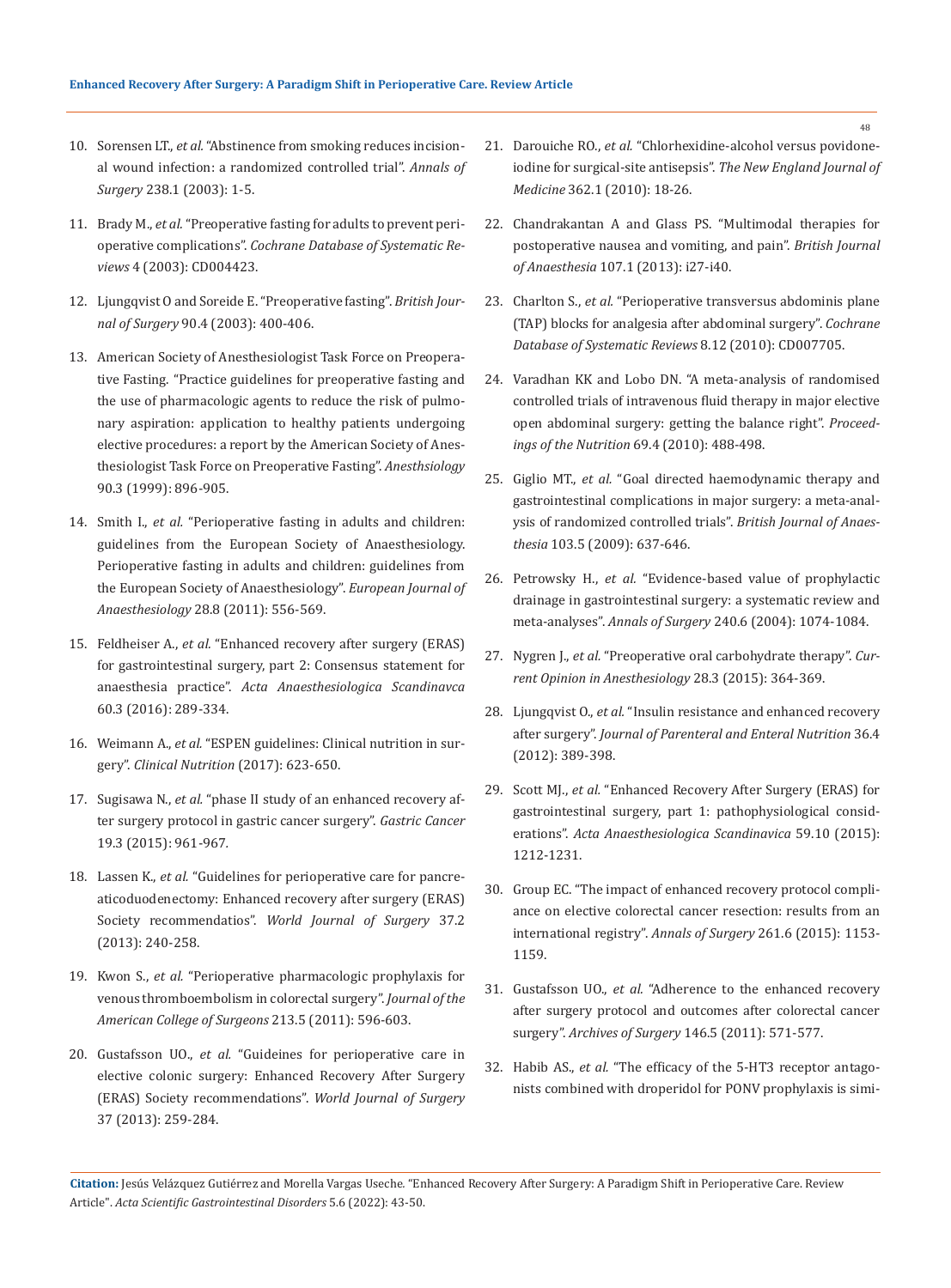[lar to their combination with dexamethasone. A meta-analysis](https://pubmed.ncbi.nlm.nih.gov/15064259/)  of randomized controlled trials". *[Canadian Journal of Anesthe](https://pubmed.ncbi.nlm.nih.gov/15064259/)sia* [51.4 \(2004\): 311-319.](https://pubmed.ncbi.nlm.nih.gov/15064259/)

- 33. Gan TJ., *et al.* ["Consensus guidelines for the management of](https://pubmed.ncbi.nlm.nih.gov/24356162/)  [postoperative nausea and vomiting".](https://pubmed.ncbi.nlm.nih.gov/24356162/) *Anesthesia and Analgesia*  [118.1 \(2014\): 85-113.](https://pubmed.ncbi.nlm.nih.gov/24356162/)
- 34. Nelson R., *et al.* ["Prophylactic nasogastric decompression after](https://www.ncbi.nlm.nih.gov/pmc/articles/PMC6669251/)  abdominal surgery". *[Cochrane Database of Systematic Reviews](https://www.ncbi.nlm.nih.gov/pmc/articles/PMC6669251/)* [3 \(2007\): CD004929.](https://www.ncbi.nlm.nih.gov/pmc/articles/PMC6669251/)
- 35. [Steenhagen E. "Enhanced Recovery After Surgery. It's time](https://pubmed.ncbi.nlm.nih.gov/26703956/)  to change". *[Journal of Parenteral and Enteral Nutrition](https://pubmed.ncbi.nlm.nih.gov/26703956/)* 31.1 [\(2015\): 18-29.](https://pubmed.ncbi.nlm.nih.gov/26703956/)
- 36. Bragg D., *et al.* ["Postoperative ileus: recent developments in](https://pubmed.ncbi.nlm.nih.gov/25819420/)  [pathophysiology and management".](https://pubmed.ncbi.nlm.nih.gov/25819420/) *Clinical Nutrition* 34.3 [\(2015\): 367-376.](https://pubmed.ncbi.nlm.nih.gov/25819420/)
- 37. Short V., *et al.* ["Chewing gum for postoperative recovery of](https://pubmed.ncbi.nlm.nih.gov/25914904/)  gastrointestinal function". *[Cochrane Database of Systematic](https://pubmed.ncbi.nlm.nih.gov/25914904/)  Reviews* [2 \(2015\): CD006506.](https://pubmed.ncbi.nlm.nih.gov/25914904/)
- 38. Su'a BU., *et al.* ["Chewing gum and postoperative ileus in adults:](https://pubmed.ncbi.nlm.nih.gov/25576763/)  [a systematic literature review and meta-analysis".](https://pubmed.ncbi.nlm.nih.gov/25576763/) *Internation[al Journal of Surgery](https://pubmed.ncbi.nlm.nih.gov/25576763/)* 14 (2015): 49-55.
- 39. Jorgensen H., *et al.* ["Epidural local anesthetics versus opioid](https://pubmed.ncbi.nlm.nih.gov/11034732/)[based analgesic regimens on postoperative gastrointestinal](https://pubmed.ncbi.nlm.nih.gov/11034732/)  [paralysis, PONV and pain after abdominal surgery".](https://pubmed.ncbi.nlm.nih.gov/11034732/) *Cochrane [Database of Systematic Reviews](https://pubmed.ncbi.nlm.nih.gov/11034732/)* 4 (2000): CD001893.
- 40. Lobo DN., *et al.* ["Effect of salt and water balance on recovery](https://pubmed.ncbi.nlm.nih.gov/12044376/)  [of gastrointestinal function after elective colonic resection: a](https://pubmed.ncbi.nlm.nih.gov/12044376/)  [randomized controlled trial".](https://pubmed.ncbi.nlm.nih.gov/12044376/) *Lancet* 359.9320 (2002): 1812- [1818.](https://pubmed.ncbi.nlm.nih.gov/12044376/)
- 41. Basse L., *et al.* ["Colonic surgery with accelerated rehabilitation](https://pubmed.ncbi.nlm.nih.gov/14991487/)  or conventional care". *[Diseases of the Colon and Rectum](https://pubmed.ncbi.nlm.nih.gov/14991487/)* 47.3 [\(2004\): 271-278.](https://pubmed.ncbi.nlm.nih.gov/14991487/)
- 42. [Charoenkwan K and Matovinovic E. "Early versus delayed oral](https://pubmed.ncbi.nlm.nih.gov/25502897/)  [fluids and food for reducing complications after major abdom](https://pubmed.ncbi.nlm.nih.gov/25502897/)inal gynecologic surgery". *[Cochrane Database of Systematic Re](https://pubmed.ncbi.nlm.nih.gov/25502897/)views* [12 \(2014\): CD004508.](https://pubmed.ncbi.nlm.nih.gov/25502897/)
- 43. Schwenk W., *et al.* ["Laparoscopic versus conventional colorec](https://pubmed.ncbi.nlm.nih.gov/9627171/)[tal resection: a prospective randomized study of postoperative](https://pubmed.ncbi.nlm.nih.gov/9627171/)  [ileus and early postoperative feeding".](https://pubmed.ncbi.nlm.nih.gov/9627171/) *Langenbeck's Archives of Surgery* [383.1 \(1998\): 49-55.](https://pubmed.ncbi.nlm.nih.gov/9627171/)
- 44. Lassen K., *et al.* ["Consensus review of optimal perioperative](https://pubmed.ncbi.nlm.nih.gov/19841366/)  [care in colorectal surgery: Enhanced Recovery After Surgery](https://pubmed.ncbi.nlm.nih.gov/19841366/)  [\(ERAS\) Group recommendations".](https://pubmed.ncbi.nlm.nih.gov/19841366/) *Archives of Surgery* 144.10 [\(2009\): 961-969.](https://pubmed.ncbi.nlm.nih.gov/19841366/)
- 45. Enomoto TM., *et al.* ["Patients requiring perioperative nutri](https://pubmed.ncbi.nlm.nih.gov/24182726/)tional support". *[Medical Clinics of North America](https://pubmed.ncbi.nlm.nih.gov/24182726/)* 97.6 (2013): [1181-1120.](https://pubmed.ncbi.nlm.nih.gov/24182726/)
- 46. Buchman AL., *et al.* ["Parenteral nutrition is associated with in](https://pubmed.ncbi.nlm.nih.gov/8748359/)[testinal morphologic and functional changes in humans".](https://pubmed.ncbi.nlm.nih.gov/8748359/) *Jour[nal of Parenteral and Enteral Nutrition](https://pubmed.ncbi.nlm.nih.gov/8748359/)* 19.6 (1995): 453-460.
- 47. Doig GS., *et al.* ["Early enteral nutrition reduces mortality in](https://pubmed.ncbi.nlm.nih.gov/20619408/)  [trauma patients requiring intensive care: a meta-analysis of](https://pubmed.ncbi.nlm.nih.gov/20619408/)  [randomized controlled trials".](https://pubmed.ncbi.nlm.nih.gov/20619408/) *Injury* 42.1 (2011): 50-56. 127.
- 48. [Hotchkiss RS and Karl IE. "The pathophysiology and treatment](https://pubmed.ncbi.nlm.nih.gov/12519925/)  of sepsis". *[The New England Journal of Medicine](https://pubmed.ncbi.nlm.nih.gov/12519925/)* 348.2 (2003): [138-150.](https://pubmed.ncbi.nlm.nih.gov/12519925/)
- 49. Sands KE., *et al.* ["Epidemiology of sepsis syndrome in 8 aca](https://pubmed.ncbi.nlm.nih.gov/9218672/)[demic medical centers".](https://pubmed.ncbi.nlm.nih.gov/9218672/) *JAMA* 278.3 (1997): 234-240.
- 50. Carr CS., *et al.* ["Randomized trial of safety and efficacy of im](https://pubmed.ncbi.nlm.nih.gov/8611872/)[mediate postoperative enteral feeding in patients undergoing](https://pubmed.ncbi.nlm.nih.gov/8611872/)  gastrointestinal resection". *BMJ* [312.7035 \(1996\): 869-871.](https://pubmed.ncbi.nlm.nih.gov/8611872/)
- 51. Jacobs M., *et al.* ["Minimally invasive colon resection \(lapa](https://pubmed.ncbi.nlm.nih.gov/1688289/)roscopic colectomy)". *[Surgical Laparoscopy Endoscopy](https://pubmed.ncbi.nlm.nih.gov/1688289/)* 1.3 [\(1991\): 144-150.](https://pubmed.ncbi.nlm.nih.gov/1688289/)
- 52. Phillips EH., *et al.* ["Laparoscopic colectomy".](https://pubmed.ncbi.nlm.nih.gov/1466626/) *Annals of Surgery*  [216.6 \(1992\): 703-707.](https://pubmed.ncbi.nlm.nih.gov/1466626/)
- 53. Reissman P., *et al.* ["Is early oral feeding safe after elective](https://pubmed.ncbi.nlm.nih.gov/7618972/)  [colorectal surgery? A prospective randomized trial".](https://pubmed.ncbi.nlm.nih.gov/7618972/) *Annals of Surgery* [222.1 \(1995\): 73-77.](https://pubmed.ncbi.nlm.nih.gov/7618972/)
- 54. Han-Geurts IJ., *et al.* ["Randomized clinical trial of the impact](https://pubmed.ncbi.nlm.nih.gov/17443854/)  [of early enteral feeding on postoperative ileus and recovery".](https://pubmed.ncbi.nlm.nih.gov/17443854/)  *[British Journal of Surgery](https://pubmed.ncbi.nlm.nih.gov/17443854/)* 94.5 (2007): 555-561.
- 55. Dervenis C., *et al.* ["Benefits and limitations of enteral nutrition](https://pubmed.ncbi.nlm.nih.gov/12607126/)  [in the early postoperative period".](https://pubmed.ncbi.nlm.nih.gov/12607126/) *Langenbeck's Archives of Surgery* [387.11-12 \(2003\): 441-449.](https://pubmed.ncbi.nlm.nih.gov/12607126/)
- 56. Wang G., *et al.* ["Fast-track rehabilitation program vs conven](https://pubmed.ncbi.nlm.nih.gov/21350719/)[tional care after colorectal resection: a randomized clinical](https://pubmed.ncbi.nlm.nih.gov/21350719/)  trial". *[World Journal of Gastroenterology](https://pubmed.ncbi.nlm.nih.gov/21350719/)* 17.5 (2011): 671-676.

**Citation:** Jesús Velázquez Gutiérrez and Morella Vargas Useche*.* "Enhanced Recovery After Surgery: A Paradigm Shift in Perioperative Care. Review Article". *Acta Scientific Gastrointestinal Disorders* 5.6 (2022): 43-50.

39